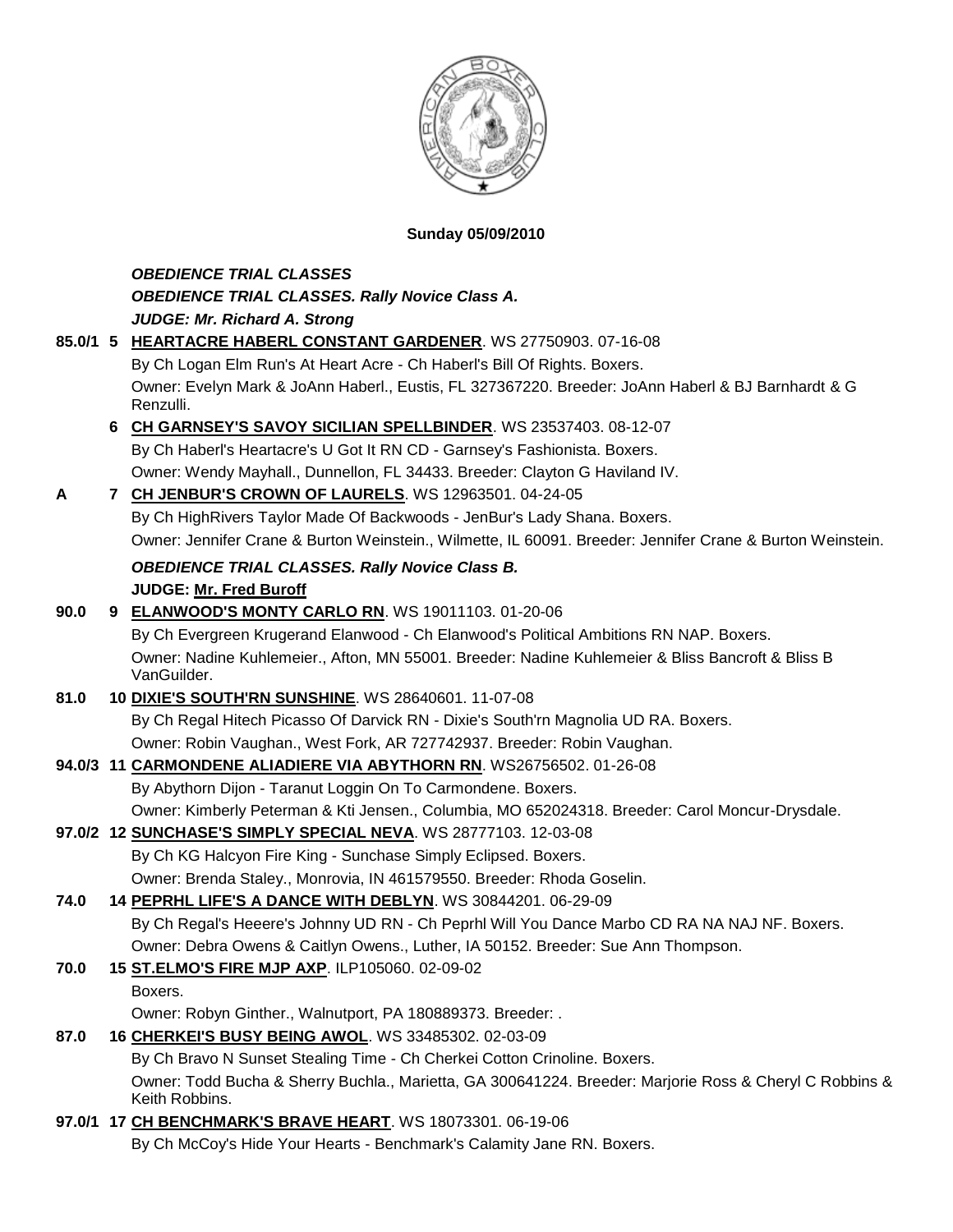Owner: Ellen Ellerman., Greencastle, IN 461357975. Breeder: Ellen Ellerman.

## **93.0/4 18 [CH BENCHMARK'S HEARTS A FIRE](http://canis.infodog.com/files/bdogrsl1.prg;makc=WS_18073302;mdog=Ch_Benchmark_s_Hearts_A_Fire;wins=all)**. WS 18073302. 06-19-06 By Ch McCoy's Hide Your Hearts - Benchmark's Calamity Jane RN. Boxers. Owner: Ellen Ellerman., Greencastle, IN 461357975. Breeder: Ellen Ellerman. *OBEDIENCE TRIAL CLASSES. Rally Advanced Class A.* **JUDGE: [Mr. Fred Buroff](http://www.infodog.com/judges/5277/juddat.htm)  93.0/1 19 [CARLYN OAKS MIDNIGHT CHARM RN](http://canis.infodog.com/files/bdogrsl1.prg;makc=WS_28415702;mdog=Carlyn_Oaks_Midnight_Charm_RN;wins=all)**. WS 28415702. 10-01-08 By Ch Heart Acres Stingray Of Cinnrhee - Ch Heartacres Charisma Of Cinnrhee. Boxers. Owner: Ellen Gruber., Niles, MI 491208732. Breeder: Carol L Herman. **20 [CH AMITY HALL'S ALL ABOUT ME](http://canis.infodog.com/files/bdogrsl1.prg;makc=WS_13224501;mdog=Ch_Amity_Hall_s_All_About_Me;wins=all)**. WS 13224501. 04-28-05 By Ch Raineylane's Different Drum - Ch Amity Hall's Rock The Casbah. Boxers. Owner: Beth Downey., Stevensville, MD 216663528. Breeder: Beth Downey. **85.0/2 21 [CH BREHO NO HOLDING BACK RN](http://canis.infodog.com/files/bdogrsl1.prg;makc=WS_20651501;mdog=Ch_Breho_No_Holding_Back_RN;wins=all)**. WS 20651501. 02-03-07 By Ch Encore's Crimson Tide - Ch Breho I Bee Jam'n At Keepsake. Boxers. Owner: Brenda Stuckey & Theresa Galle & Robin Vaughan., Jonesboro, LA 712515418. Breeder: C J Middlebrooks & Brenda Stuckey & T Galle. (Robin Vaughan, Agent). **22 [PRIZMS TAZMANIAN DEVILFIRE RN](http://canis.infodog.com/files/bdogrsl1.prg;makc=WS_25804205;mdog=Prizms_Tazmanian_DevilFire_RN;wins=all)**. WS 25804205. 03-12-08 By Ch Amity Halls All About Me - Prizms Stolen Jewel. Boxers. Owner: Robyn Ginther., Walnutport, PA 180889373. Breeder: Carla Amsdell. *OBEDIENCE TRIAL CLASSES. Rally Advanced Class B.* **JUDGE: [Mr. Richard A. Strong](http://www.infodog.com/judges/2197/juddat.htm)  JUDG 24 [BRUSH HILL'S BUSY IZZY](http://canis.infodog.com/files/bdogrsl1.prg;makc=WS_28818309;mdog=Brush_Hill_s_Busy_Izzy;wins=all)**. WS 28818309. 01-01-09 By Ch Adellin's Simply Nantess - Ch Brush Hill's All Riled Up RN CD. Boxers. Owner: Allison Vicuna., East Granby, CT 06026. Breeder: Jane Tully & Ellen Bradley. **25 [CH BRITEWAY'S COOL HAND LUKE RN](http://canis.infodog.com/files/bdogrsl1.prg;makc=WS_10325404;mdog=Ch_Briteway_s_Cool_Hand_Luke_RN;wins=all)**. WS 10325404. 10-13-04 By Ch Kami-Ko N' Kini Woodview Lariat - Higo's Total Effects. Boxers. Owner: JoAnn Albright., Carmel, IN 460322024. Breeder: JoAnn Albright & Ed Hidalgo. **92.0/3 26 [WILMOR'S SMART COOKIE RN CDX](http://canis.infodog.com/files/bdogrsl1.prg;makc=WS_22733906;mdog=Wilmor_s_Smart_Cookie_RN_CDX;wins=all)**. WS 22733906. 06-07-07 By Ch Shadow's Nairobi - Ch Wilmor's Second Hand Rose Kan-To. Boxers. Owner: Allison & Mark Vicuna., East Granby, CT 060269546. Breeder: Jane Wilkenson & Kathy Frolich. **95.0/1 27 [BENDER KINNEY](http://canis.infodog.com/files/bdogrsl1.prg;makc=ILP157718;mdog=Bender_Kinney;wins=all)**. ILP157718. 06-08-03 Boxers. Owner: Tracy Kinney., Batavia, OH 451038470. Breeder: . **A 29 [HABERL'S INCREDIBLE HEART ACRE RE](http://canis.infodog.com/files/bdogrsl1.prg;makc=WS_17266701;mdog=Haberl_s_Incredible_Heart_Acre_RE;wins=all)**. WS 17266701. 02-05-06 By Ch Heartacre Cinnrhee Valentino - Ch Banta-Riegel's Sizzlin Sensation CD RN. Boxers. Owner: Michelle Valente., Oviedo, FL 32765. Breeder: JoAnn Haberl & B J Barnhart. **A 30 [CH HABERL'S HEARTACRES' PROVIDENCE RE](http://canis.infodog.com/files/bdogrsl1.prg;makc=WS_10993901;mdog=Ch_Haberl_s_Heartacres__Providence_RE;wins=all)**. WS 10993901. 11-04-04 By Ch Josha's Linebacker CD - Ch Banta-Riegel's Sizzlin Sensation CD RN. Boxers. Owner: Michele Valente., Oviedo, FL 32765. Breeder: JoAnn Haberl & BJ Barnhart. **93.0/2 31 [CINNRHEE MISTRAL DE PROVENCE](http://canis.infodog.com/files/bdogrsl1.prg;makc=WS_13754505;mdog=Cinnrhee_Mistral_De_Provence;wins=all)**. WS 13754505. 07-17-05 By Cinnrhee He Shoots He Scores - Tess. Boxers. Owner: Leah Quiring., Sarnia ON, CN N7W 1C2. Breeder: Techy & Rodriguez & Doyle. *OBEDIENCE TRIAL CLASSES. Rally Excellent Class A.* **JUDGE: [Mr. Richard A. Strong](http://www.infodog.com/judges/2197/juddat.htm)  84.0/2 23 [HABERL'S OUTTA MY WAY RN](http://canis.infodog.com/files/bdogrsl1.prg;makc=WS_23956901;mdog=Haberl_s_Outta_My_Way_RN;wins=all)**. WS 23956901. 11-19-07 By Ch Rosewood's Custom Made - Ch Haberl's Forever Young CD RE. Boxers. Owner: M J Alencewicz & J Haberl & B J Barnhart., Montverde, FL 347563340. Breeder: M J Alencewicz & J

Haberl & B J Barnhart & D Garrett.